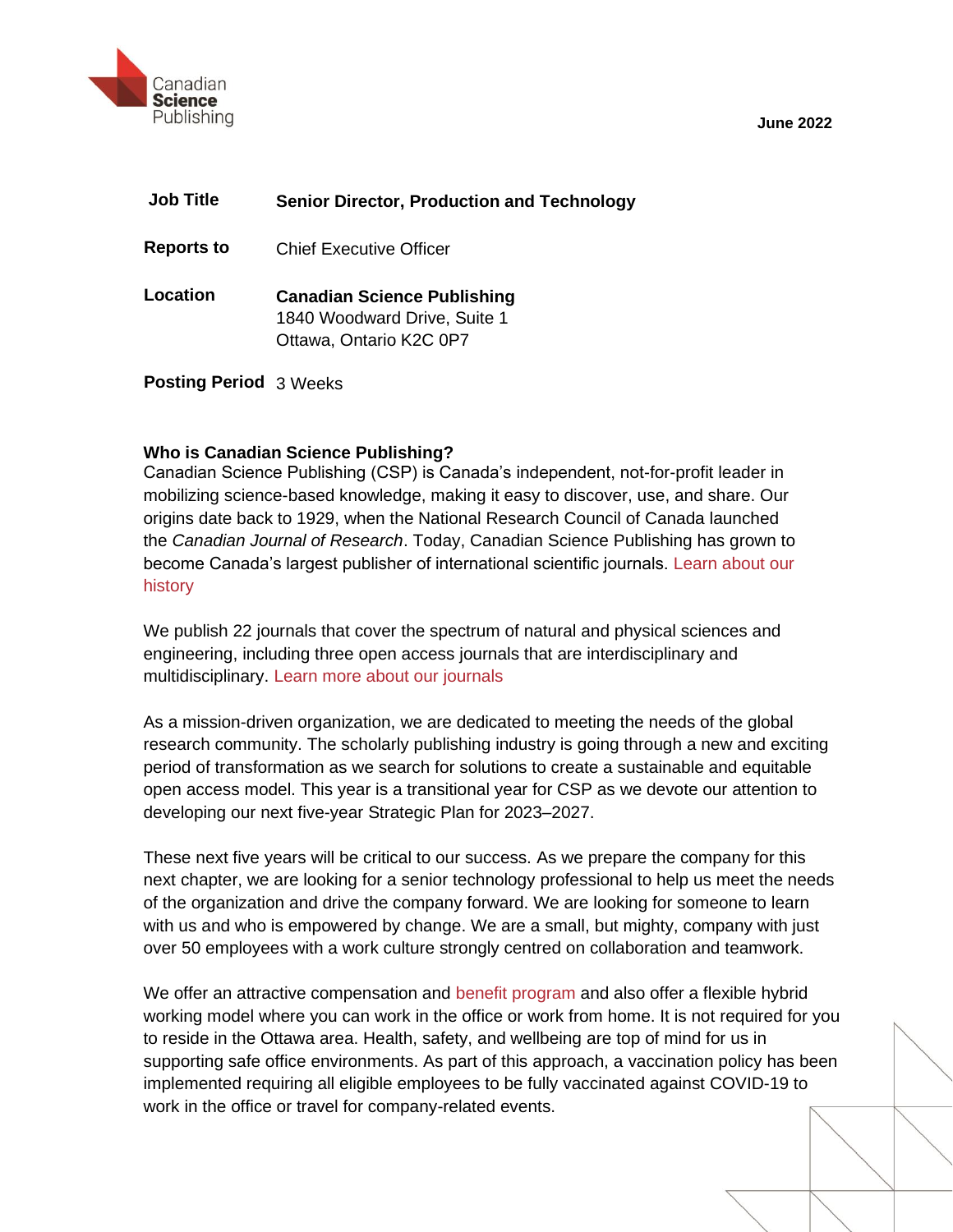

Canadian Science Publishing welcomes and encourages applications from people with disabilities. Accommodations are available on request for candidates taking part in all aspects of the selection process.

We pledge to help build a more equitable, diverse, and inclusive culture in science publishing: a culture where everyone is safe, and everyone can contribute to and benefit from scientific knowledge. We are committed to fostering an inclusive and equitable culture that welcomes everyone, values diversity, and engages in continuous reflection and improvement to fulfill this commitment.

# **What are we looking for?**

Reporting to the CEO, this newly created role is a key member of the senior management team responsible for innovation and growth of the entire company. The Senior Director will enable Canadian Science Publishing (CSP) to achieve ambitious goals for transformation and growth and realize our transition to open access through optimized processes and appropriate publishing technology. The Senior Director should be well informed about the open access and open science debate in research publishing and the issues pertinent to Canada. A deep understanding of research journal publishing technology is essential to the role, as is an innovative problem-solving approach. The Senior Director should have a good understanding of research journals' production processes, platforms, and vendors, and will ensure the timely and on-budget publishing of articles. The Senior Director must also uphold the high ethical standards that are very important to CSP. As a not-for-profit publisher, CSP is not driven by financial goals, but it is important that the Senior Director has good financial awareness to seek cost-effective solutions and financially sustainable processes. A critical part of this new role will be to identify solutions to strengthen CSP business operations and workflows. The Senior Director will lead a team of skilled professionals in platform technology, project management, vendor management, digital publishing developments, XML production, website Management, peer review system management, and have oversight on user experience, discoverability and accessibility, process improvement, and workflows. This is a very exciting opportunity for a creative publishing professional to join a company where they can make a difference in research publishing in Canada and beyond.

# **Duties**

### **Key Responsibilities**

- Provide leadership and direction of technology strategies necessary to enable an excellent publication process of research journals, and all cloud-based and enterprise functions.
- Identify needs and opportunities for technology tools and solutions related to Content Technology and Enterprise Technology.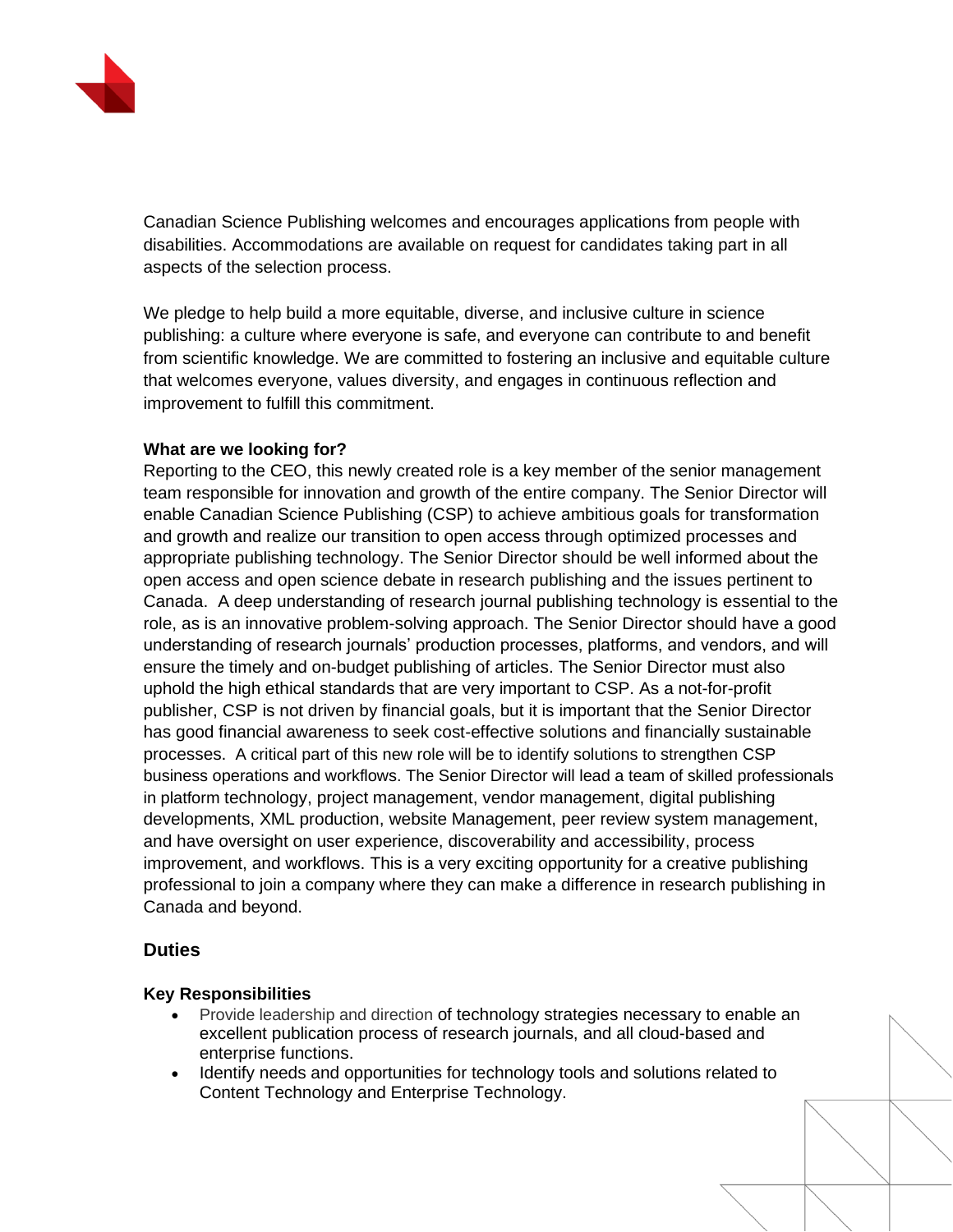

- Develop and implement standardized processes and metrics for CSP's content cycle from concept to market.
- Drive and manage transparency and compliance with defined processes with colleagues, authors, freelancers, and vendors.
- Drive continuous improvement in process strategy.
- Leverage vendor and freelance resources, setting service levels, standards, and compliance.
- Take the lead on the evaluation and selection of new and emerging technologies and decide on new investments as well as their implementation.
- Initiate and participate in RFI, RFP, MSA, SOW, along with vendor negotiation and issue resolution, and business reviews.
- Lead and manage a team (approximately 8-10 people) as well as engage with the technological needs of all divisions of the company.
- Project management services for all technology implementations and other projects undertaken by CSP.
- Lead the identification and implementation of cybersecurity technology, roles, processes, controls, and security architectures to proactively manage data protection and cyber threats.
- Contribute to a company-wide culture of collaboration and an environment that empowers colleagues to achieve individual goals and CSP strategic objectives.
- Set and maintain the budget for production and technology.

### **Key Accountabilities:**

- 1. Contribute to strategic planning and decision-making so that the publishing technology strategy is aligned with the long-term vision, mission, and objectives of CSP.
- 2. Ensure the performance of vendors, (ensuring SLAs are met, technology budget is managed, and developments are prioritized and actioned in line with business needs) are optimized.
- 3. Efficient production of articles from acceptance to publication.
- 4. Maintaining high standards of quality, usability, and discoverability of all CSPpublished content.
- 5. Developing and/or implementing new methods, tools, and processes to drive automation and reduce processing costs for articles.
- 6. The effective operation of enterprise systems and IT support (mainly outsourced).
- 7. Effective budget management.

### **Qualifications**

- 1. BSc/BA in a technology-related discipline; or equivalent extensive technology experience building and managing applications and infrastructure.
- 2. 7-10 years of management experience at a senior level.
- 3. Significant project management training and experience.
- 4. Process-oriented, with experience in process design, development, and implementation.